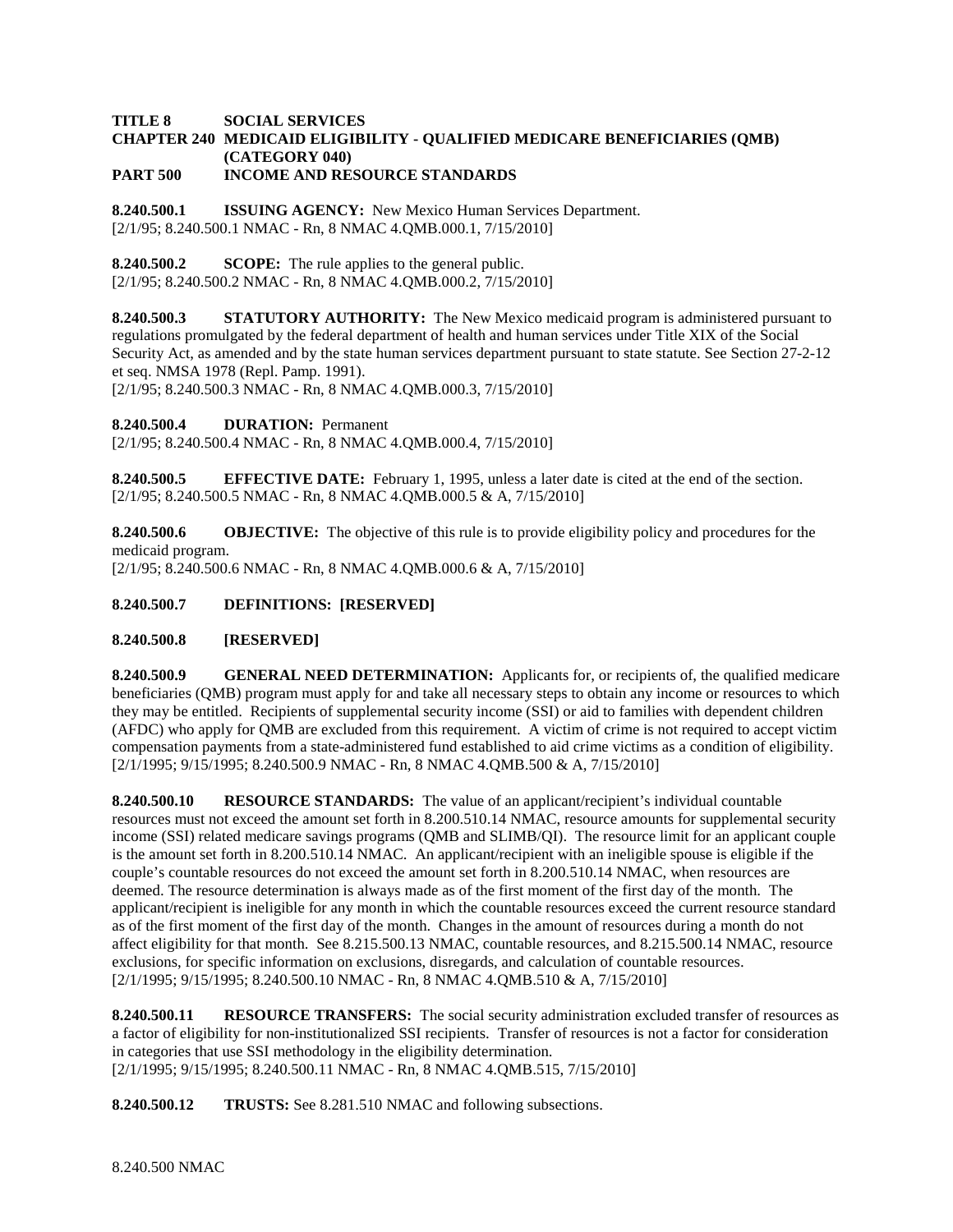[2/1/1995; 9/15/1995; 8.240.500.12 NMAC - Rn, 8 NMAC 4.QMB.520 & A, 7/15/2010; 8.240.500.12 NMAC - N, 10/1/12]

**8.240.500.13 INCOME STANDARDS:** The income ceiling for QMB eligibility is 100 percent of the federal income poverty guidelines. These guidelines are updated annually effective April 1st. See 8.200.520 NMAC, *Income Standards*. If the applicant is a minor child, income must be deemed from the parent(s). Income must be verified and documented in the case record. See 8.215.500.13 NMAC, *countable resources*, and 8.215.500.14 NMAC, *resource exclusions*, for specific information on exclusions, disregards, and calculation of countable income.

[2/1/1995; 9/15/1995; 8.240.500.13 NMAC - Rn, 8 NMAC 4.QMB.522 & A, 7/15/2010; 8.240.500.13 NMAC - Rn, 8.240.500.12 NMAC, 10/1/12]

# **8.240.500.14 UNEARNED INCOME:**

**A. Unearned income exclusions:** All social security and railroad retirement beneficiaries receive cost of living adjustments (COLAs) in January of each year. The ISD caseworker must disregard the COLA from January through March when (re)determining QMB eligibility. For redeterminations made in January, February and March and for new QMB applications registered in January, February or March, the ISD caseworker uses the December social security and railroad retirement benefit amounts. For QMB applications registered from April through December, total gross income including the new COLA figures are used to determine income and compared to the new April federal poverty levels. This exclusion does not apply to other types of income.

**B. Evaluation of applicant/recipient's Income:** The ISD caseworker determines the amount of income available to the applicant/recipient using only the applicant/recipient's own income. A standard \$20 disregard is allowed in accordance with 8.215.500.22 NMAC. The federal poverty level standard disregard is only given if the applicant/recipient lives with an ineligible spouse. See 8.240.500.15 NMAC for deemed income. [2/1/1995; 9/15/1995; 8.240.500.14 NMAC - Rn, 8 NMAC 4.QMB.523 & A, 7/15/2010; 8.240.500.14 NMAC - Rn, 8.240.500.13 NMAC, 10/1/12; A, xx-xx-xx]

## **8.240.500.15 DEEMED INCOME:**

**A. Minor applicant/recipient living with parent(s):** If the applicant/recipient is a minor who lives with a parent(s), deemed income from the parent(s) must be considered in accordance with 8.215.500.21 NMAC, *deemed income*, and applicable subsections.<br>**B.** Applicant/recipient living

**B. Applicant/recipient living with an ineligible spouse:** If an applicant/recipient is living in the same household with an ineligible spouse, the income of the applicant/recipient and the income of the ineligible spouse must be considered in accordance with the following paragraphs.

**(1)** Evaluation of applicant/recipient's Income: The ISD caseworker determines the amount of income available to the applicant/recipient using only the applicant/recipient's own income. Allow the standard \$20 disregard in accordance with instructions in Subsection B of 8.215.500.22 NMAC of the medical assistance division policy manual. If the applicant/recipient has earned income, allow the earned income disregard as specified in Subsection C of 8.215.500.22 NMAC. From the combined total of the applicant/recipient's remaining earned and unearned income, subtract up to the difference between 100 percent of the federal income poverty level for two persons and 100 percent of the federal income poverty level for one person. This is referred to as the FPL disregard. Compare the remaining countable income of the applicant/recipient to the individual income standard for the QMB program. If the applicant/recipient's remaining countable income is greater than the individual standard, s/he is ineligible for the QMB program. If the applicant/recipient's remaining countable income is less than the individual income standard, proceed to the following section.

**(2)** Evaluation of the ineligible spouse's gross income: The ISD caseworker determines the total gross earned and unearned income of the ineligible spouse. From this combined amount, subtract a living allowance for any ineligible minor dependent child(ren) of either member of the couple who live(s) in the home. The deductible amount of the ineligible child(ren)'s living allowance cannot exceed the ineligible spouse's total gross income. The amount of the living allowance for an ineligible child is determined by subtracting the child's gross income from the figure which represents the difference between 100 percent of the federal income poverty level for two persons and 100 percent of the federal income poverty level for one person. A "child" must be under 18 years of age or under 21 years of age if a full-time student at an institution of learning.

**(3)** Determination of countable income for eligibility purposes: The ISD caseworker adds the gross unearned income of the applicant/recipient (without applying any disregards) to the gross unearned income of the ineligible spouse. The ISD caseworker then adds the total gross earned income of the applicant/recipient to